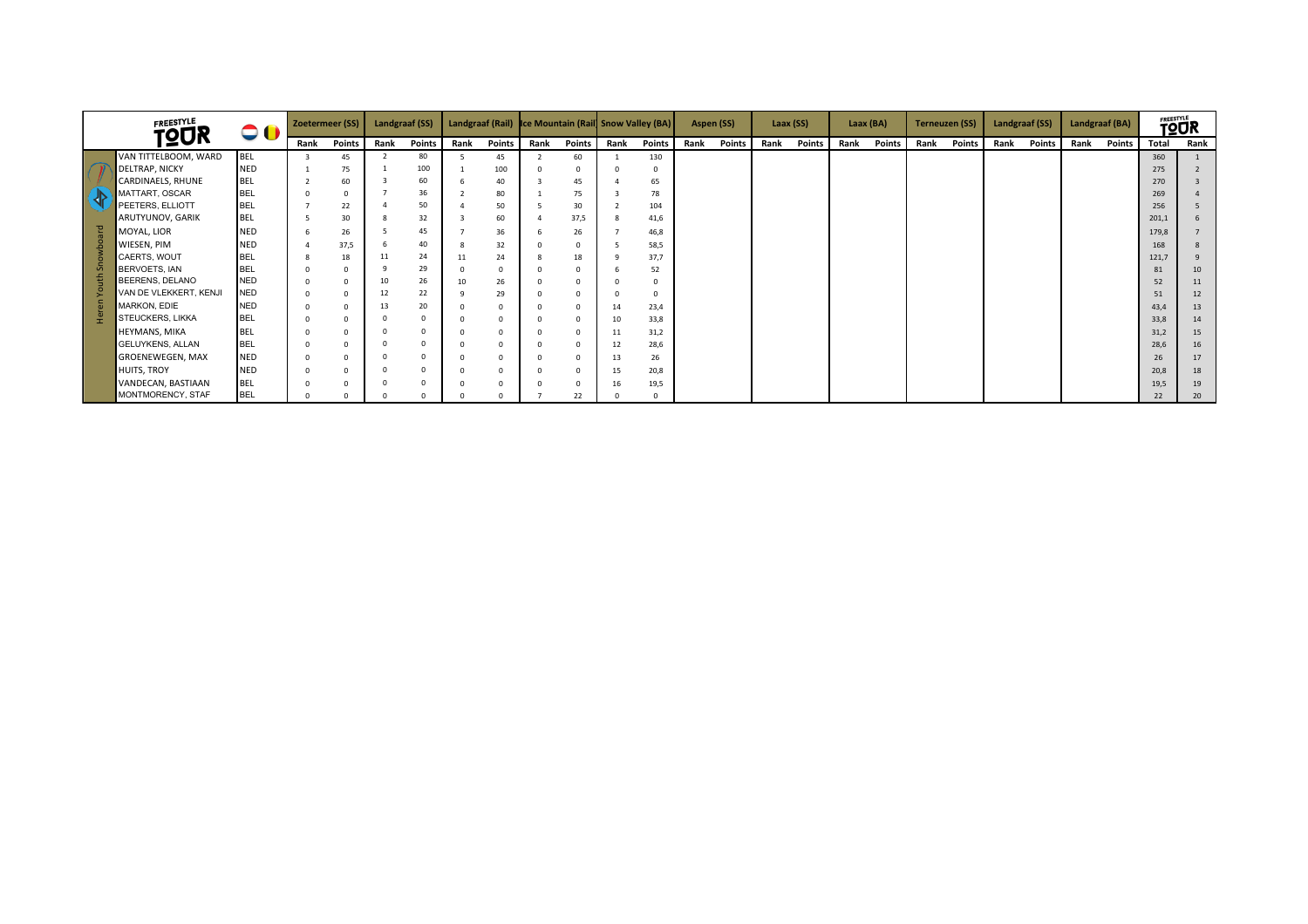| <b>FREESTYLE</b><br><b>TQUR</b><br>KAPEL, ELCO<br>DE BAETS, RUNE<br><b>HENDRIKS, LUCAS</b><br><b>WILLEMSE, WENDEL</b><br>WILLEMSEN, JESSE<br><b>SMITS, SAM</b><br>AARTS, JOSHUA<br>VALKENBORGH, NIELS<br>PYFFEROEN, SIMON<br>VAN SCHIJNDEL, LIAM<br><b>BILLIET, NIELS</b><br>DENAYER, SHAYAN<br>VRYENS, ALEXANDER<br><b>HESSELINK, THOMAS</b><br>VAESSEN, QUINN<br>LAST, DINAND | $\bullet$  |              | Zoetermeer (SS) |          | Landgraaf (SS) |      |               |      | Landgraaf (Rail) Ice Mountain (Rail Snow Valley (BA) |      |               |      | Aspen (SS)    |      | Laax (SS)     |      | Laax (BA) |      | <b>Terneuzen (SS)</b> | Landgraaf (SS) |        | Landgraaf (BA) |        | <b>TOUR</b> |          |
|---------------------------------------------------------------------------------------------------------------------------------------------------------------------------------------------------------------------------------------------------------------------------------------------------------------------------------------------------------------------------------|------------|--------------|-----------------|----------|----------------|------|---------------|------|------------------------------------------------------|------|---------------|------|---------------|------|---------------|------|-----------|------|-----------------------|----------------|--------|----------------|--------|-------------|----------|
|                                                                                                                                                                                                                                                                                                                                                                                 |            | Rank         | Points          | Rank     | <b>Points</b>  | Rank | <b>Points</b> | Rank | Points                                               | Rank | <b>Points</b> | Rank | <b>Points</b> | Rank | <b>Points</b> | Rank | Points    | Rank | Points                | Rank           | Points | Rank           | Points | Total       | Rank     |
|                                                                                                                                                                                                                                                                                                                                                                                 | <b>NED</b> |              | 100             |          | 104            |      | 78            |      | $\Omega$                                             |      | 75            |      |               |      |               |      |           |      |                       |                |        |                |        | 357         |          |
|                                                                                                                                                                                                                                                                                                                                                                                 | <b>BEL</b> |              | 80              |          | 46,8           |      | 104           |      | 75                                                   |      |               |      |               |      |               |      |           |      |                       |                |        |                |        | 305,8       |          |
|                                                                                                                                                                                                                                                                                                                                                                                 | <b>NED</b> |              | 50              |          | 130            | 13   | 26            |      |                                                      |      |               |      |               |      |               |      |           |      |                       |                |        |                |        | 206         |          |
|                                                                                                                                                                                                                                                                                                                                                                                 | <b>NED</b> |              | 60              |          | 65             |      | 65            |      |                                                      |      |               |      |               |      |               |      |           |      |                       |                |        |                |        | 190         |          |
|                                                                                                                                                                                                                                                                                                                                                                                 | <b>NED</b> | $\Omega$     | $\Omega$        |          | 58,5           |      | 130           |      |                                                      |      |               |      |               |      |               |      |           |      |                       |                |        |                |        | 188,5       |          |
|                                                                                                                                                                                                                                                                                                                                                                                 | <b>NED</b> |              | 45              |          | 78             |      | 46,8          |      |                                                      |      |               |      |               |      |               |      |           |      |                       |                |        |                |        | 169,8       |          |
|                                                                                                                                                                                                                                                                                                                                                                                 | <b>NED</b> | $\mathbf{g}$ | 32              | 14       | 23,4           |      | 58,5          |      |                                                      |      | 45            |      |               |      |               |      |           |      |                       |                |        |                |        | 158,9       |          |
|                                                                                                                                                                                                                                                                                                                                                                                 | <b>BEL</b> | 6            | 40              |          | 41,6           | 10   | 33,8          |      | 60                                                   |      |               |      |               |      |               |      |           |      |                       |                |        |                |        | 175,4       | 8        |
|                                                                                                                                                                                                                                                                                                                                                                                 | <b>BEL</b> | $\Omega$     | $\Omega$        | 11       | 31,2           |      | 37,7          |      | 50                                                   |      | 37,5          |      |               |      |               |      |           |      |                       |                |        |                |        | 156,4       | $\Omega$ |
|                                                                                                                                                                                                                                                                                                                                                                                 | <b>BEL</b> | 10           | 26              | 12       | 28,6           | 11   | 31,2          |      | 26                                                   |      | 22            |      |               |      |               |      |           |      |                       |                |        |                |        | 133,8       | 10       |
|                                                                                                                                                                                                                                                                                                                                                                                 | <b>BEL</b> |              | 36              | 10       | 33,8           |      | 52            |      | $\Omega$                                             |      |               |      |               |      |               |      |           |      |                       |                |        |                |        | 121,8       | 11       |
|                                                                                                                                                                                                                                                                                                                                                                                 | <b>BEL</b> |              |                 |          | 37,7           |      | 41,6          |      | 40                                                   |      |               |      |               |      |               |      |           |      |                       |                |        |                |        | 119,3       | 12       |
|                                                                                                                                                                                                                                                                                                                                                                                 | <b>BEL</b> |              | $\Omega$        | 13       | 26             | 14   | 23,4          |      |                                                      |      | 26            |      |               |      |               |      |           |      |                       |                |        |                |        | 75,4        | 13       |
|                                                                                                                                                                                                                                                                                                                                                                                 | <b>NED</b> |              |                 |          |                |      |               |      |                                                      |      | 60            |      |               |      |               |      |           |      |                       |                |        |                |        | 60          | 14       |
|                                                                                                                                                                                                                                                                                                                                                                                 | <b>NED</b> |              | 29              |          | $\mathbf 0$    | 12   | 28,6          |      |                                                      |      |               |      |               |      |               |      |           |      |                       |                |        |                |        | 57,6        | 15       |
|                                                                                                                                                                                                                                                                                                                                                                                 | <b>NED</b> |              |                 |          | 52             |      |               |      |                                                      |      |               |      |               |      |               |      |           |      |                       |                |        |                |        | 52          | 16       |
| SCHEPMANS, LARS                                                                                                                                                                                                                                                                                                                                                                 | <b>BEL</b> |              | $\Omega$        | $\Omega$ | $\mathbf 0$    |      | $\Omega$      |      | 30                                                   |      | 30            |      |               |      |               |      |           |      |                       |                |        |                |        | 60          | 17       |
|                                                                                                                                                                                                                                                                                                                                                                                 |            |              |                 |          |                |      |               |      |                                                      |      |               |      |               |      |               |      |           |      |                       |                |        |                |        |             | 18       |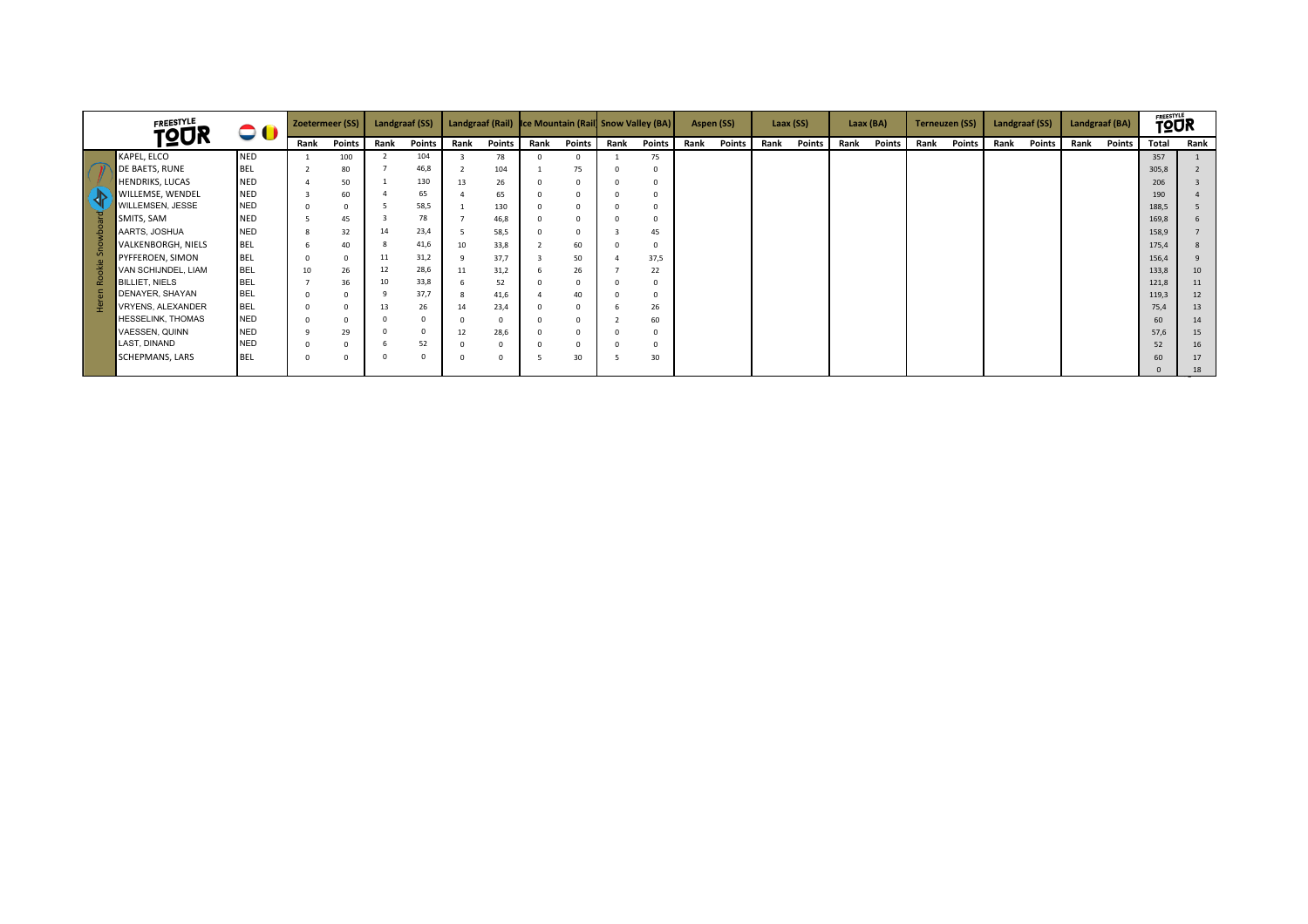|    | <b>FREESTYLE</b><br><b>TOUR</b> | 00         | Zoetermeer (SS) |               | <b>Landgraaf (SS)</b> |          |      |               | Landgraaf (Rail) Ice Mountain (Rail Snow Valley (BA) |               |              |               | Aspen (SS) |               | Laax (SS) |        | Laax (BA) |        | <b>Terneuzen (SS)</b> |        | Landgraaf (SS) |        | Landgraaf (BA) |               | <b>FREESTYLE</b><br><b>TQUR</b> |      |
|----|---------------------------------|------------|-----------------|---------------|-----------------------|----------|------|---------------|------------------------------------------------------|---------------|--------------|---------------|------------|---------------|-----------|--------|-----------|--------|-----------------------|--------|----------------|--------|----------------|---------------|---------------------------------|------|
|    |                                 |            | Rank            | <b>Points</b> | Rank                  | Points   | Rank | <b>Points</b> | Rank                                                 | <b>Points</b> | Rank         | <b>Points</b> | Rank       | <b>Points</b> | Rank      | Points | Rank      | Points | Rank                  | Points | Rank           | Points | Rank           | <b>Points</b> | Total                           | Rank |
|    | VOGEL, THOM                     | <b>NED</b> |                 | 75            |                       | 45       |      | 60            |                                                      |               |              | 100           |            |               |           |        |           |        |                       |        |                |        |                |               | 280                             |      |
|    | ZWAGER, LARS                    | <b>NED</b> | -6              | 26            |                       | 26       | 10   | 26            |                                                      | 75            | ۰Q           | 29            |            |               |           |        |           |        |                       |        |                |        |                |               | 182                             |      |
|    | LAEVEN, LARS                    | <b>NED</b> |                 | 60            |                       | 30       |      | 45            |                                                      |               |              | 45            |            |               |           |        |           |        |                       |        |                |        |                |               | 180                             |      |
| 32 | <b>VERMAAT, SAM</b>             | <b>NED</b> | $\Omega$        |               |                       | 75       |      | 100           |                                                      |               |              |               |            |               |           |        |           |        |                       |        |                |        |                |               | 175                             |      |
|    | DE VRIES, JOEL                  | <b>NED</b> | $\Omega$        | $\Omega$      |                       | 37,5     |      | 29            |                                                      |               |              | 80            |            |               |           |        |           |        |                       |        |                |        |                |               | 146,5                           |      |
|    | GROENEVELD, KAI                 | <b>NED</b> | $\Omega$        |               |                       | 60       |      | 80            |                                                      |               |              |               |            |               |           |        |           |        |                       |        |                |        |                |               | 140                             |      |
|    | VAN DIJCK, JUSTIN               | <b>BEL</b> |                 | 45            |                       | 18       |      | 32            |                                                      |               | 11           | 24            |            |               |           |        |           |        |                       |        |                |        |                |               | 119                             |      |
|    | <b>DEKKERS, LAURENS</b>         | <b>NED</b> |                 | 37,5          |                       | 22       |      | 40            |                                                      |               |              |               |            |               |           |        |           |        |                       |        |                |        |                |               | 99,5                            |      |
|    | MEIJERS, LUC                    | <b>NED</b> |                 | 30            |                       | $\Omega$ |      | 36            |                                                      |               | $\mathbf{8}$ | 32            |            |               |           |        |           |        |                       |        |                |        |                |               | 98                              |      |
|    | VANDECAN, MATTHIAS              | <b>BEL</b> | $\Omega$        | $\Omega$      |                       |          |      |               |                                                      | 37,5          |              | 40            |            |               |           |        |           |        |                       |        |                |        |                |               | 77,5                            | 11   |
|    | COOPMAN, RUBEN                  | <b>BEL</b> | $\Omega$        |               |                       |          |      |               |                                                      | 60            |              | $\Omega$      |            |               |           |        |           |        |                       |        |                |        |                |               | 60                              | 12   |
|    | SMET, STEF                      | <b>BEL</b> | $\Omega$        |               |                       |          |      |               |                                                      |               |              | 60            |            |               |           |        |           |        |                       |        |                |        |                |               | 60                              | 14   |
|    | GAENS, NOAH                     | <b>BEL</b> | $\Omega$        | $\Omega$      |                       |          |      |               |                                                      | 30            | 10           | 26            |            |               |           |        |           |        |                       |        |                |        |                |               | 56                              | 15   |
|    | UITENDAAL, LUCAS                | <b>NED</b> | $\Omega$        |               |                       |          |      | 50            |                                                      |               | $\Omega$     | $\Omega$      |            |               |           |        |           |        |                       |        |                |        |                |               | 50                              | 16   |
|    | VAN DER STEEG, YORIS            | <b>BEL</b> | $\Omega$        |               |                       |          |      |               |                                                      |               |              | 50            |            |               |           |        |           |        |                       |        |                |        |                |               | 50                              | 17   |
|    | WESTERDIJK, HIDDE               | <b>BEL</b> | $\Omega$        |               |                       |          |      |               |                                                      |               |              | 36            |            |               |           |        |           |        |                       |        |                |        |                |               | 36                              | 18   |
|    | LUYSSAERT, AXL                  | <b>BEL</b> |                 |               |                       |          |      |               |                                                      | 26            |              |               |            |               |           |        |           |        |                       |        |                |        |                |               | 26                              | 19   |
|    | VANROY, LENNERT                 | <b>BEL</b> |                 |               |                       | 16       |      |               |                                                      |               |              |               |            |               |           |        |           |        |                       |        |                |        |                |               | 16                              | 20   |